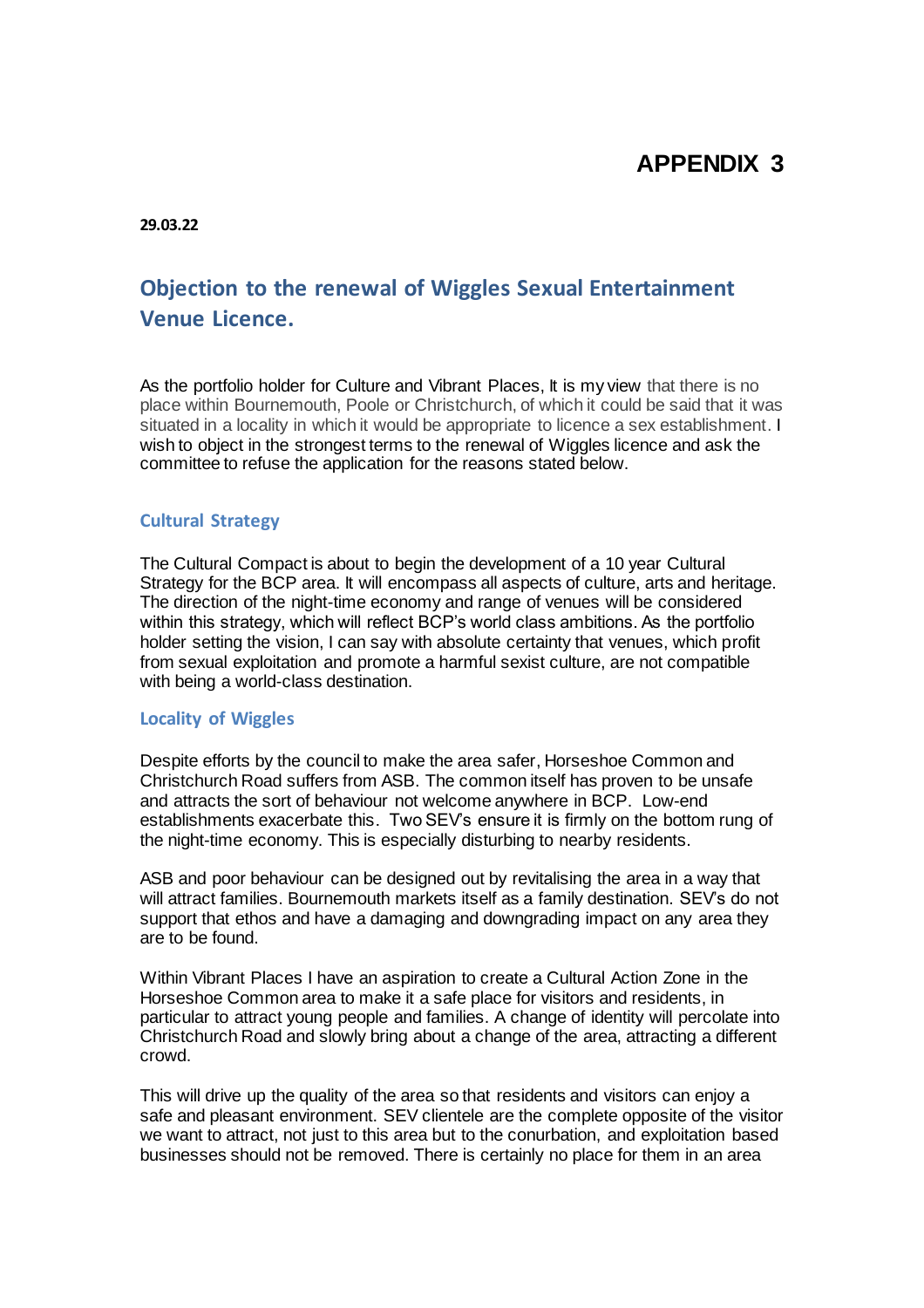that will be designed for families and young people who need positive role models and messages.

*"…you have to make a value judgement, that's why you are elected.. the law states that you can refuse simply because the venue is in the wrong place…"* [Kolvin, QC](https://www.cheshire-live.co.uk/news/chester-cheshire-news/chester-platinum-lounge-lap-dancing-9610810)

## Public Sector Equality Duty

BCP Council has a duty to take into account the impact of their decision on human rights and protected groups as defined under the equality Act. Those subject to the equality duty must, in the exercise of their functions, have due regard to the need to:

- Eliminate unlawful discrimination, harassment and victimisation and other conduct prohibited by the Act.
- Advance equality of opportunity between people who share a protected characteristic and those who do not.
- Foster good relations between people who share a protected characteristic and those who do not.

Lap dancing clubs are in direct contradiction with equality between men and women, and normalises men's sexual objectification of women. Their operation has a negative impact on women and girls as a sex class.

Activities within the clubs are detrimental to gender equality. Eg. the simulation of sexual activity by naked female performers on the floor of the private booths for men's pleasure. The activities within private booths also breach the council's own SE policy, which states performances must not be lewd.

Working conditions and terms of employment of lap dancers are inadequate. Female performers must pay to perform, pay for costumes, whilst male door and bar staff have employment rights.

Having due regard for advancing equality involves:

- Removing or minimising disadvantages suffered by people due to their protected characteristics.
- Taking steps to meet the needs of people from protected groups where these are different from the needs of other people.
- Encouraging people from protected groups to participate in public life or in other activities where their participation is disproportionately low.

Women, who already feel unsafe in the public realm, avoid areas where lap dancing clubs are situated. The Royal Institute of Town Planning has further drawn attention to concerns regarding the impact of lap dancing clubs on women in the local areas: 'Evidence shows that in certain locations, lap dancing and exotic dancing clubs make women feel threatened or uncomfortable.' The genuine concerns expressed by women in two consultations should not be dismissed as moral objections when they are clearly issues of safety, equality and discrimination.

SEV's exploit the economic instability of women and obstruct progress towards equality between women and men. Their equality impact, which is negative, cannot be mitigated.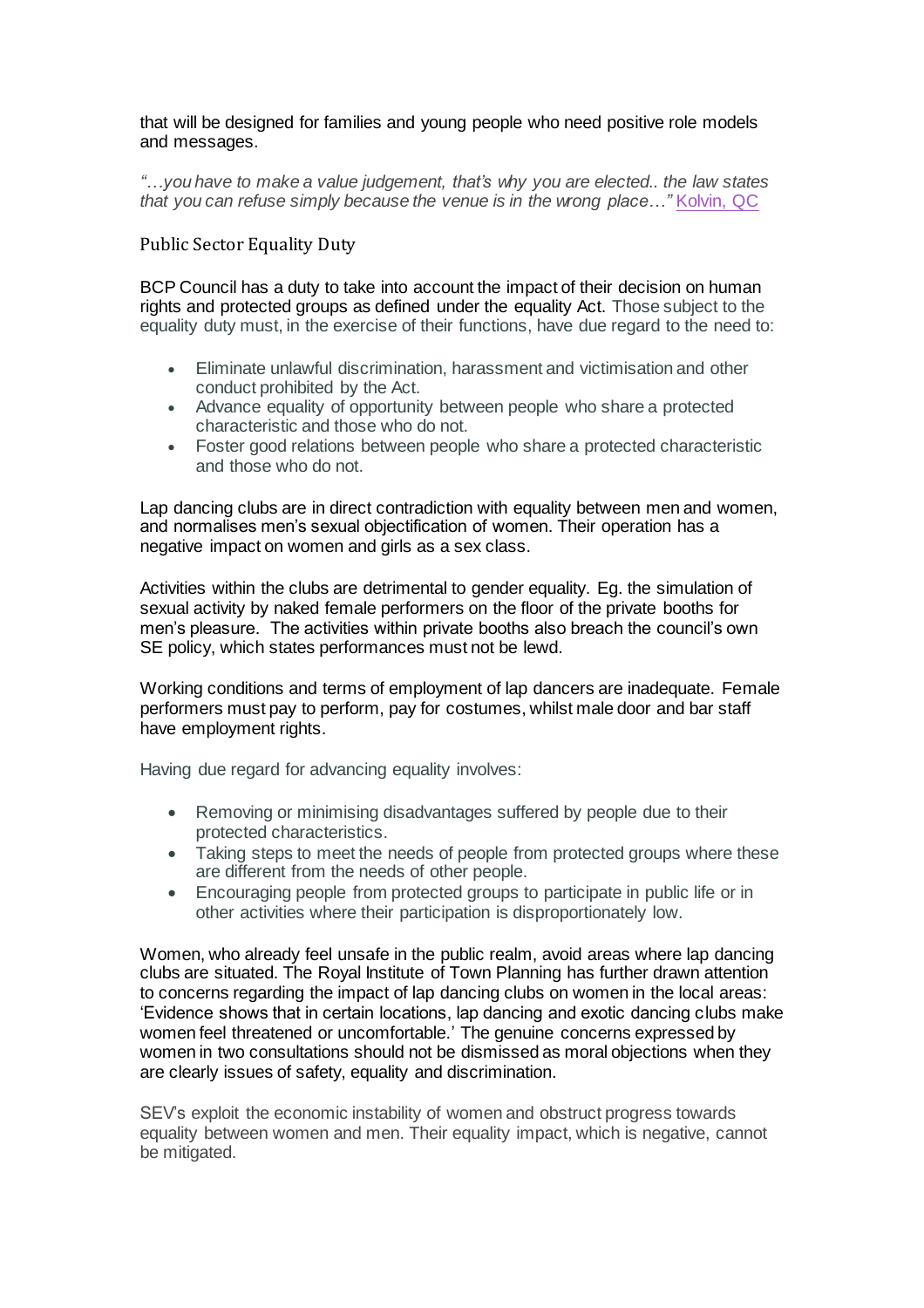How is the Council's endorsement of men buying sexual services from women, though licencing and re-licencing of SEV's advancing equality between the sexes and how is this giving due regard to its PSED?

The link between sexual objectification and violence against women

Hundreds of women's organisation work every day with the end result of socially entrenched sexism, namely domestic abuse and sexual violence. In the national and international women's sector **there is no doubt that the sexual objectification of women – as practiced in SEVs – is directly linked to the incidence of sexual and domestic violence.**

To be clear, this is not a matter of opinion or conjecture. The link between the objectification of women and discrimination and violence towards women is recognised at an international level by the legally binding [United Nations Convention](https://www.equalityhumanrights.com/en/our-human-rights-work/monitoring-and-promoting-un-treaties/convention-elimination-discrimination)  [to Eliminate Discrimination Against Women,](https://www.equalityhumanrights.com/en/our-human-rights-work/monitoring-and-promoting-un-treaties/convention-elimination-discrimination) which repeatedly calls upon states – including the UK government – to take action against the objectification of women.

The End Violence Against Women Coalition's research evidences *"that girls face intolerable levels of harassment in schools on a daily basis. Access to pornography while at school is commonplace and nude images are traded like football stickers. Outside the classroom, abuse of women and girls continues at alarming rates in our society: two women are killed each week by partners or former partners, almost half a million rapes and sexual assaults happen each year in England and Wales."*

The normalisation of porn culture and the objectification of women as a sex class is apparent every day in our society. Lap dancing clubs normalise the representation of women as being always sexually available. The links between the expansion of lap dancing clubs and an increase in the levels of sexual violence have been raised by organisations who work with victims and perpetrators of gender-based violence.

Strip Clubs promote a harmful sexist culture. They promote and profit from sexist attitudes that pave the way for misogyny, male sexual entitlement and male violence against women and girls. We cannot tackle male violence unless we address the sexist culture that underpins it.

How can BCP hope to eliminate sexual abuse and violence against women and girls if it's licensing authority supports this harmful sexist culture of dehumanising and objectifying women and girls, and normalises the buying and selling women's of bodies?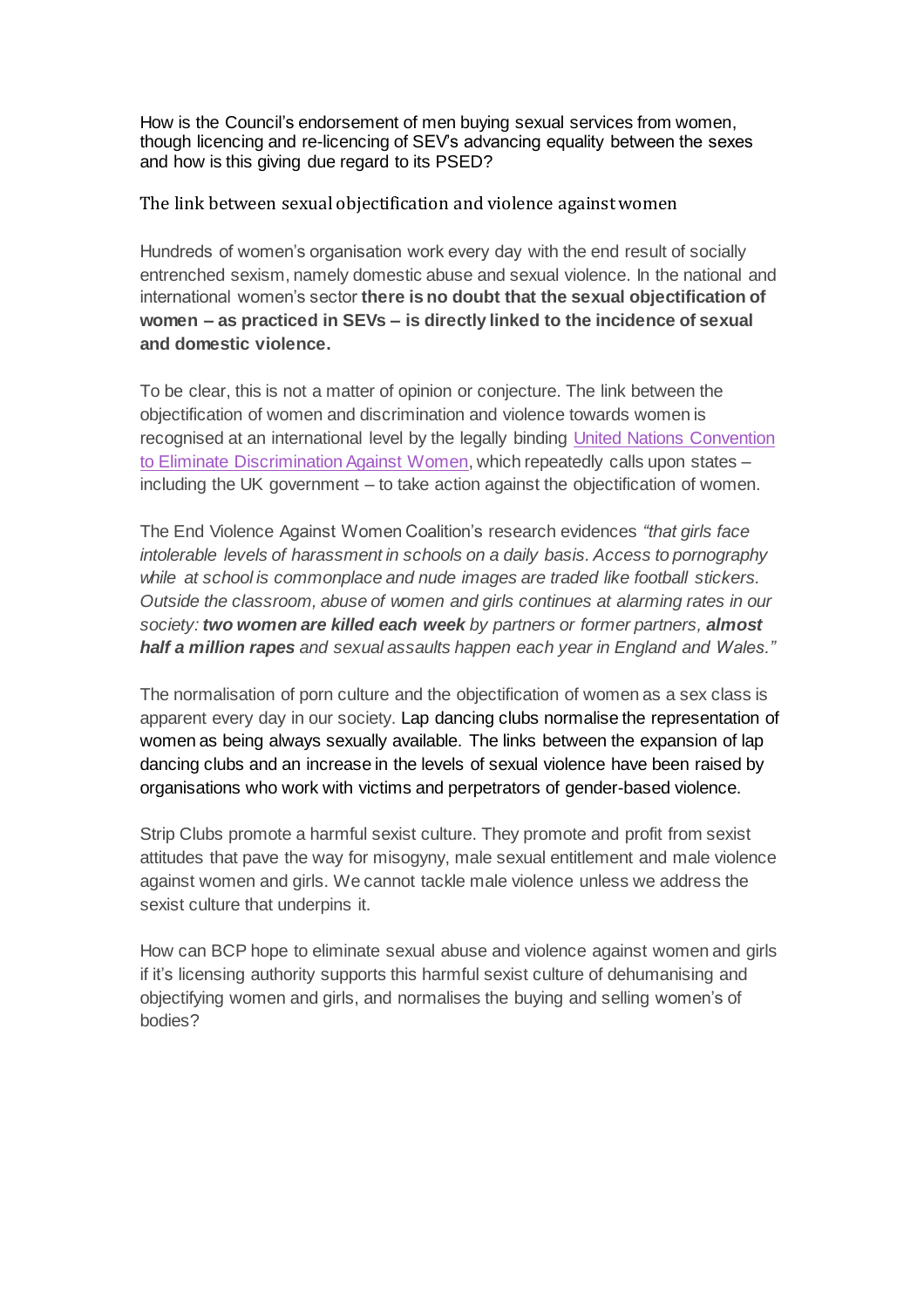### **You can say No!**

SEV's licencing legislation is entirely separate to the Licensing Act, that is to say the four licensing objectives have no relevance to SEV policy or an application to licence or re-licence an SEV.

Councils have sweeping powers to refuse to *re*license on the grounds of locality. This is regardless of any change in locality or any other material changes whatsoever. This has been widely confirmed by case law, judges and other experts. Furthermore, operators have no legal grounds to challenge such a decision. Those that do must go to the High Court, a very difficult route. None have ever succeeded. Frequently the case is instantly dismissed without being heard.

Strip clubs have no legal grounds to challenge a decision not to relicense.

*'Licensing authorities are entitled to 'have a fresh look' and may refuse to relicense 'even where there has been no material change in circumstances"P Kolvin*

Despite the current SEV policy attempting to fetter the committee's power by giving existing clubs acquired rights, the law says that pre-existing clubs **cannot** be treated differently from new applicants.

*"Parliament has drawn no distinction between grant and renewal of an SEV licence. To make a distinction would fetter the discretion of the local authority in cases of renewal, which Parliament has not done" Thompson V Oxford City Council*

*"… the statute imposes no constraint upon a Local Authority's discretion when it is considering a renewal … In my judgement it is not perverse to refuse a renewal where there is no change in the character of the relevant locality or in the use to which any premises in the locality are put." Thompson V Oxford City Council*

Please take the lead from other councils who are taking action by refusing to relicense these harmful clubs.

note:Philip Kolvin, QC, is the legal authority on SEV licensing - he wrote the legislation.